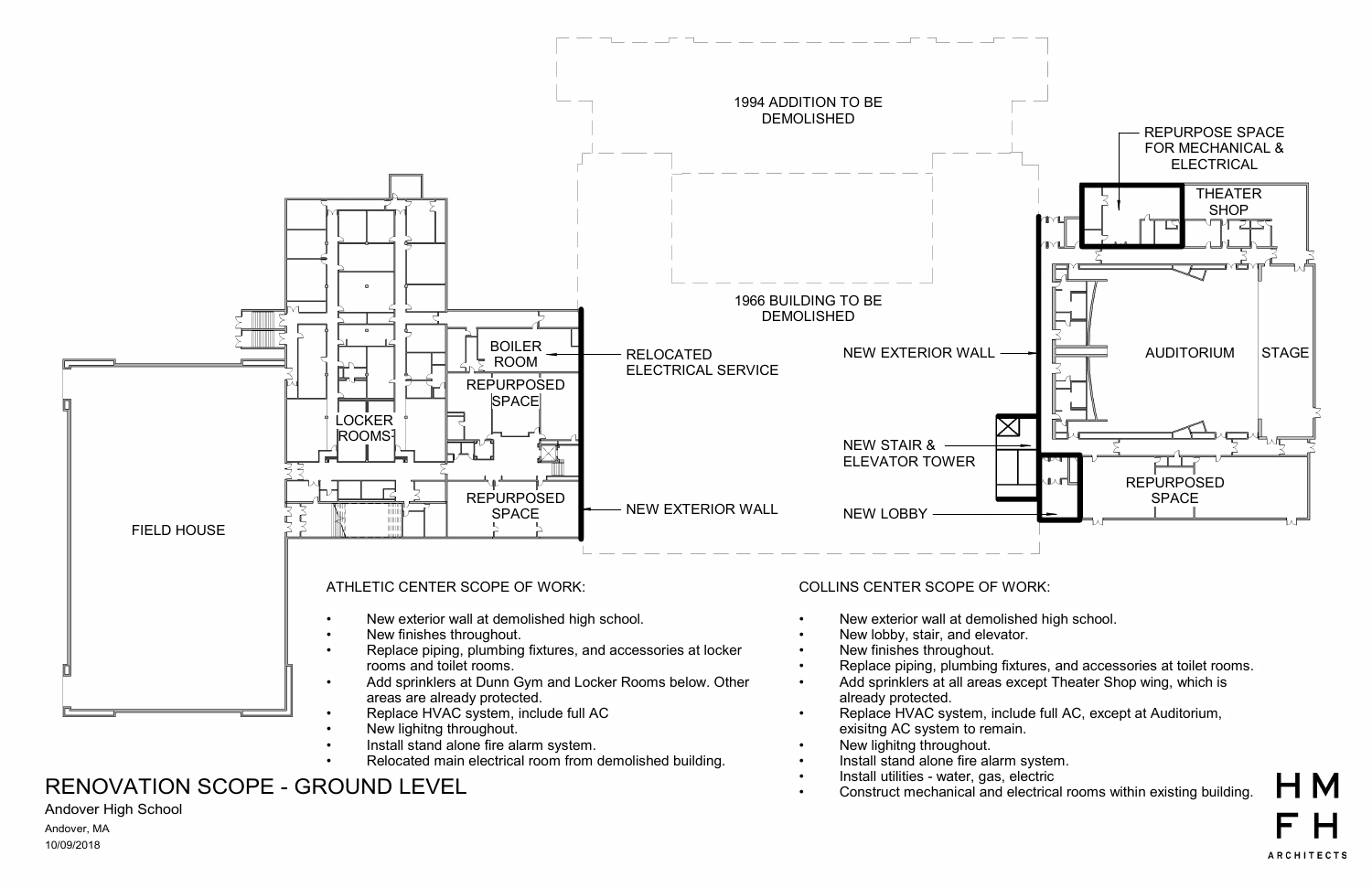

## RENOVATION SCOPE - ENTRY LEVEL

Andover High School 10/09/2018 Andover, MA